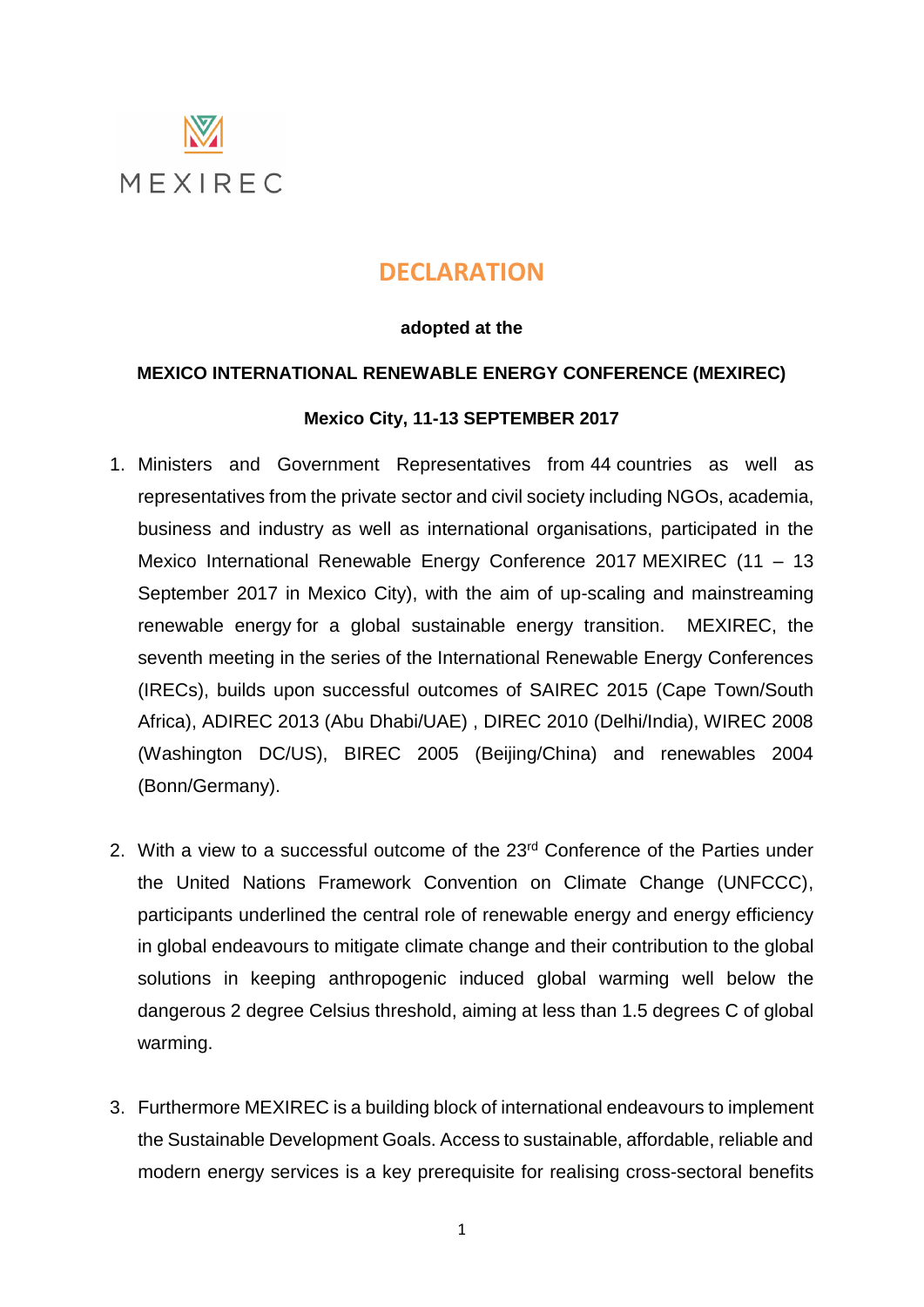and reaching the targets of other linked goals. In line with this, the MEXIREC also gives effect to the UN Decade on Sustainable Energy for All (2014-2024) and aims to strengthen the work of the regional SEforALL [Latin America and Caribbean](http://www.iadb.org/en/topics/energy/se4allamericas/)  [Hub](http://www.iadb.org/en/topics/energy/se4allamericas/) which is hosted by the Inter-American Development Bank (IDB).

### **KEY ELEMENTS TO ENHANCE THE ENERGY TRANSITION WITH RENEWABLES IN LATIN AMERICA AND CARIBBEAN AND GLOBALLY**

- 4. We the delegates at MEXIREC acknowledge with satisfaction the **dynamic development that renewable energy has seen** over the last years. Due to the rapid cost reduction, in particular of solar and wind energy, renewable technologies in an increasing number of markets have become the technology of choice. Together with energy efficiency, they are the central pillars for any sustainable energy transition; they create economic and job opportunities; they improve air quality and mitigate climate change; they can contribute to heightened food and water security and gender equality; and enhance energy security, human health as well as sustainable development in general.
- 5. As documented by REN21's Renewables 2017 Global Status Report, the **global energy transition is well under way**. In 2016, there were record new additions of installed renewable energy capacity and rapidly falling costs, particularly for solar PV and wind power. According to the IEA, the world witnessed a decoupling of economic growth and energy-related carbon dioxide  $(CO<sub>2</sub>)$  emissions for the third year running. These developments are accelerating the paradigm shift away from a world run on fossil fuels. However, the share of renewables in total final energy consumption is not growing quickly enough to reach the Paris objectives, while progress in the transport and heating and cooling sectors lags well behind the tremendous growth in the power sector.
- 6. We state our conviction that climate commitments can only be reached if energy systems are transformed to cope with a significantly increased share of renewable energy. In this transition, energy efficiency should take the role of a "first fuel". Furthermore, sustainable patterns of consumption should be widely adopted and energy needs of all have to be met. In this respect, we strongly support enhancement of institutional capacities to integrate holistically the climate and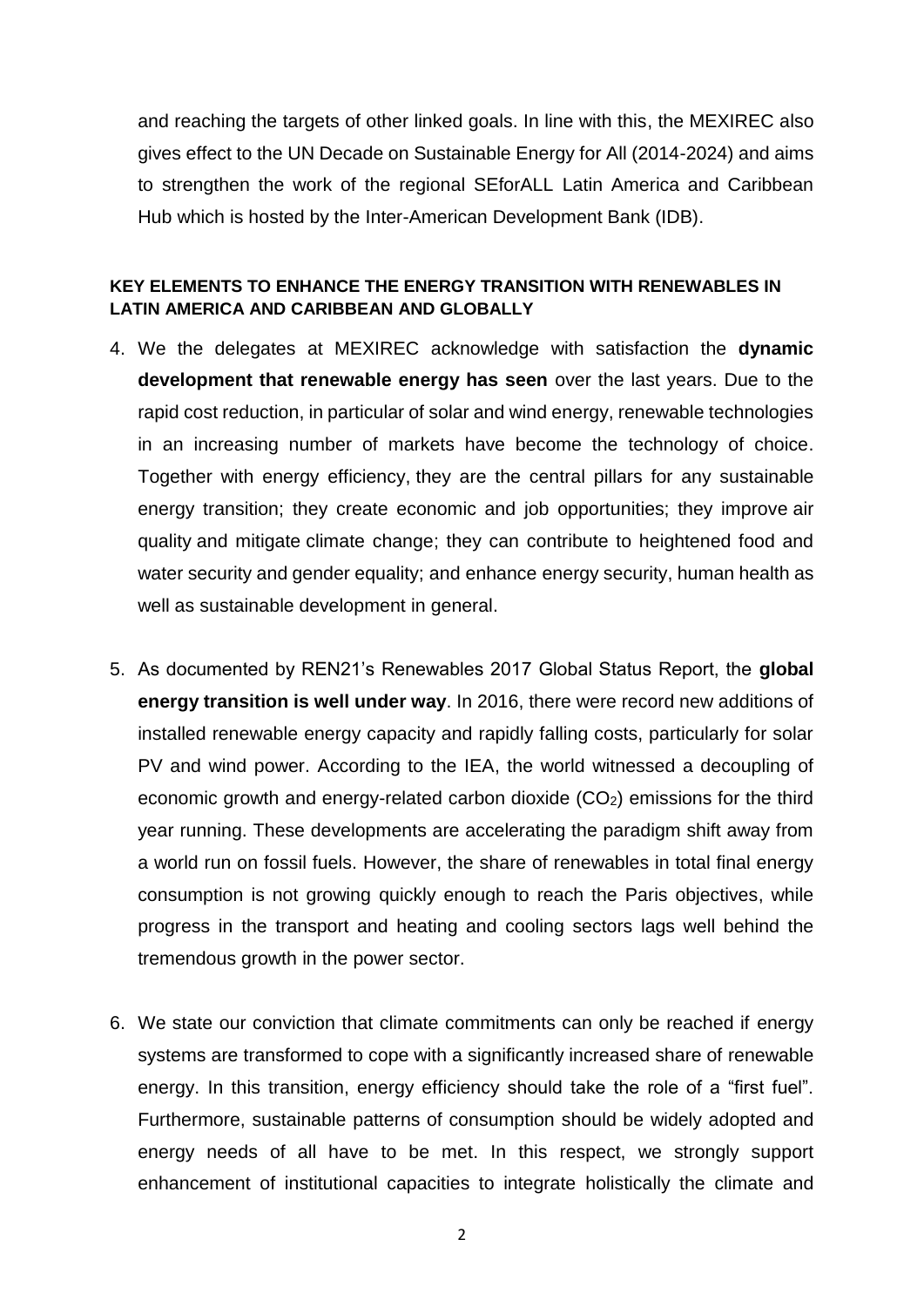energy nexus and encourage the accelerated implementation of the National Determined Contributions (NDCs).

- 7. We stress the urgency of pressing ahead in order to **make universal access a reality** by 2030, providing 1.2 billion people with access to electricity. The scale of the challenge requires that all approaches, including grid and off-grid solutions are taken into account and adopted based on national appropriateness and efficiency principles. Rural and urban as well as household, social and industrial demands can best be met with a diverse technology mix that takes full advantage of the abundant renewable energy potential. Furthermore, as of today 2.7 billion people lack access to clean forms of cooking energy. We also continue to be committed to working towards addressing this need speedily and effectively and to achieve the universal access target.
- 8. We acknowledge that **SIDS (Small Island Developing States) are highly exposed to the negative environmental impacts** associated with fossil fuel consumption and climate change and that renewable energy has the potential to play the key role in enhancing energy security in SIDS and assisting them to achieve their sustainable development goals.

In order to make the global transition to renewable energy happen rapidly, we strongly support the following crucial elements:

9. **Prioritising renewable energy globally**: The world is richly endowed with renewable energy resources – which should rapidly be developed in support of a low-carbon and eventually a carbon negative future. Today, renewable energy technologies are viewed not only as tools for improving energy security and mitigating and adapting to climate change, but are also increasingly recognised as investments that can provide direct and indirect advantages for states and society by reducing dependence on imported fuels; improving local air quality and public health; advancing energy access and energy security; propelling economic and social development; i.a. by creating jobs.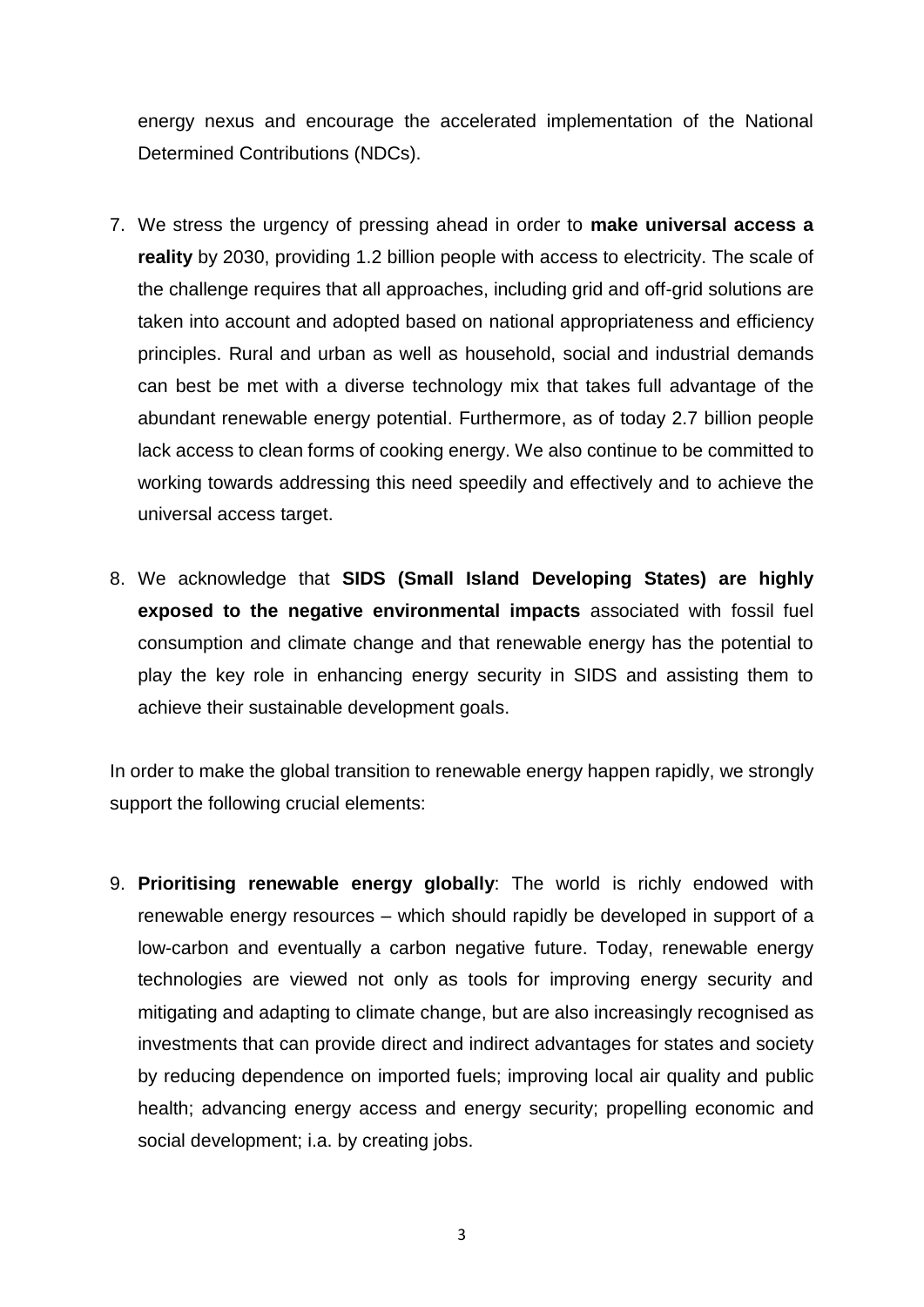- 10.**Building a smarter, more flexible energy system:** The use of variable sources of renewable energy and the fostering of both centralised as well as decentralised and community-based generation are innovative and sustainable ways of meeting energy needs - through better-integrated sectoral system planning and operation, the adoption of new business models, and more use of enabling technologies such as information and communication technologies, storage and electric vehicles.
- 11.**Securing financial resources:** A key constraint to the effective execution of both small and large-scale renewable energy projects is the lack of resources for project preparation and development – from concept to financial close and execution. In addition, most major energy projects require long term finance with repayments linked with project revenue generation. In developing countries the revenue generation can be insufficient to support energy infrastructure projects, interregional transmission and renewable energy projects. Innovative financial tools and mechanisms including loan guarantees should be deployed to mitigate such challenges. The newly created Green Climate Fund should also provide a new finance stream for renewable energy deployment. A special challenge to be addressed is how to raise equity for domestic and local investors in emerging economies and developing countries, such as local communities or cooperatives. Work on better understanding climate-related financial risks should be pursued.
- 12.**Prioritizing renewables in regulatory frameworks:** Costs for renewable energy have already decreased significantly, yet sustainable energy will only become available for all if we continue to scale up both grid-connected and off-grid renewable energy deployment to set in motion a virtuous cycle of cost-reduction followed by even more significant scaling up. Consistent, and sustained and longterm policies at all levels are important to provide investment security and impact favourably on technology deployment. Supportive, reliable and predictable market and policy frameworks, transparent, cost-effective, and market-based procurement policies, a level playing field, providing access to affordable long-term finance, all will help increase further uptake of renewable energy. The integration and mainstreaming of renewable energy into national and regional strategies for economic and social development, development of national climate policy,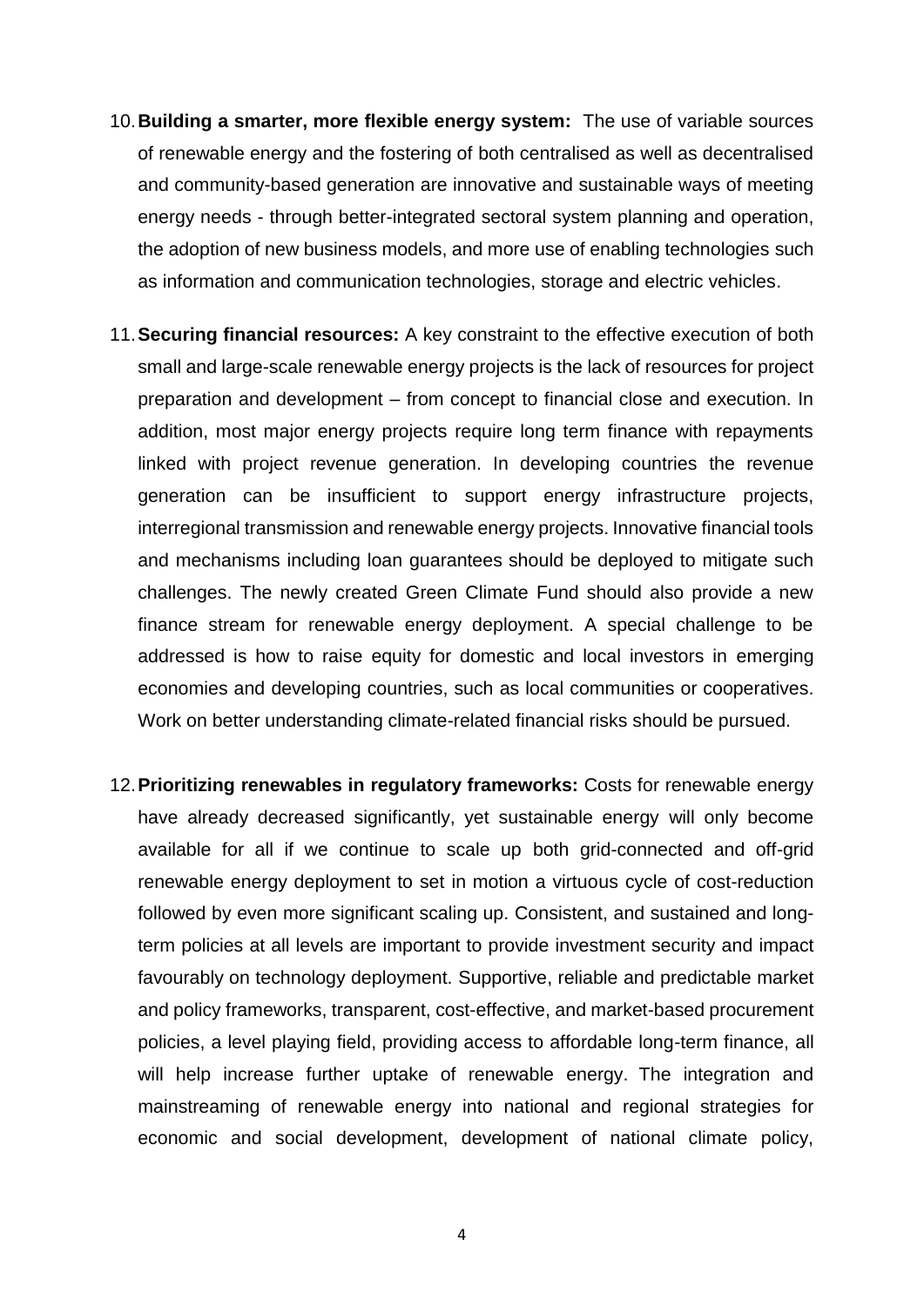agriculture, industrial development, education, health and family welfare, will further provide more opportunities for scaling-up.

- 13.**Catalysing the engagement of the corporate sector:** More and more companies are committed to use renewable energy sources for their operations. We encourage action to scale up these corporate commitments across multiple markets.
- 14. **Upgrading Research and Development:** We strongly reaffirm the importance of investments in research, development and deployment (RD&D) and of international cooperation in RD&D for more cost-effective and advanced energy technologies. In many countries, investments in targeted research and development in the energy sector are much lower than in other comparable sectors of the economy and incommensurate with the scale of the task at hand.
- 15.**Emphasizing the role of decentralised energy supply:** Especially in developing countries where energy infrastructure is still missing, decentralized energy supply plays an important role. Off-grid and mini-grid systems, as well as hybrid systems for transition periods play a crucial role in enabling access to energy through renewables in rural areas.
- 16.**Promoting renewable energy in cities**: We further recognize the role that the integration of renewable energy in **urban planning** can play in improving infrastructure and enhancing quality of life in cities globally.
- 17.**Fostering integrated planning**: The energy sector does not operate in isolation; infrastructure such as power lines, pipelines, water, and transport are interdependent. Integrated planning is critical to sustainability and further development of our economies and societies. Furthermore, uptake of renewable energy requires reliable, secure, and efficient transmission infrastructure which can be achieved through regional interconnectivity enhanced by integrated planning and harmonised regulatory policies. A **nexus approach that integrates policies**,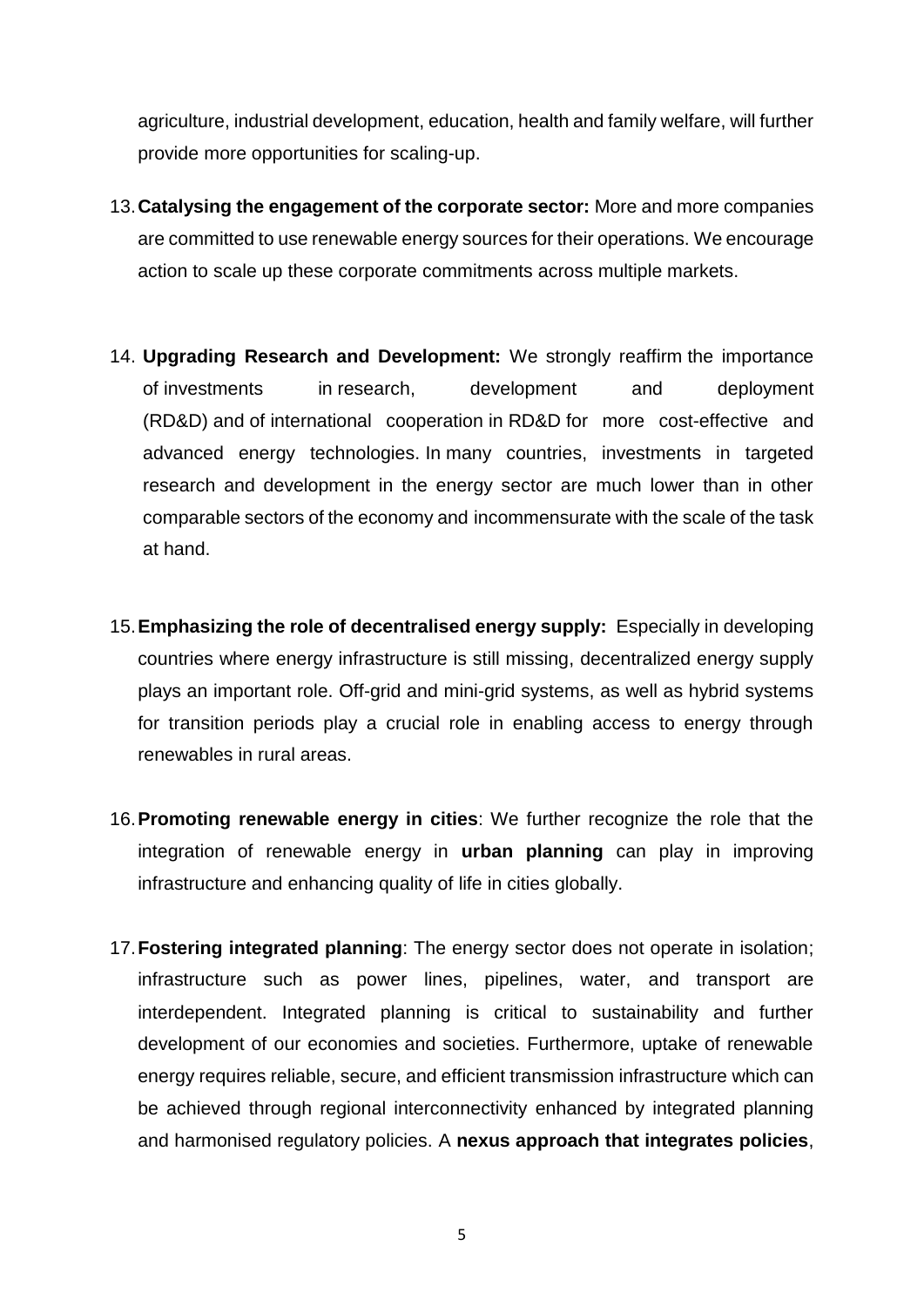especially regarding energy, water and food security, can help to identify synergies and avoid conflicts.

- 18.**Advancing the design of national and regional markets:** Pricing mechanisms and tariffs to incentivize critical investments are crucial, including the phasing-out of fossil-fuel and nuclear subsidies, as well as implementing robust carbon prizing in order to ensure a reliable, cost-efficient and effective market and system integration of increasing shares of renewables, guaranteeing the highest possible degree of supply security, while keeping the cost down for consumers and industry.
- 19.**Acknowledging the role of national and regional parliaments**: The transition to a post-fossil fuels world will benefit considerably from the support of parliamentarians ready to use their political capital for the promotion of renewable energy. Furthermore, we emphasise the **leadership role of non-state actors** such as corporates, non-government organizations, academia, workers, faith groups and indigenous groups in advancing an inclusive and just global energy transition, while ensuring transparency in the process.
- 20.**Promoting social justice:** As we decarbonise the energy sector, rights of workers employed in sectors that have to change must be safeguarded and their needs properly addressed.
- 21.**Stressing the significant contribution of women:** We emphasize the importance of involving women in all stages of sustainable energy development, keeping in mind that lack of access to modern energy services places a particularly heavy burden on poor women.
- 22.**Advancing regional trade and energy resource development:** We encourage enhanced support from development partners for scaling up regional energy trade and developing of renewable energy resources. We note the urgency to support regional strategies and complete key regional transformational projects that will secure sustainable, efficient and affordable energy supply based on economies of scale and diversification of the energy mix at the power pool level and other associated structures.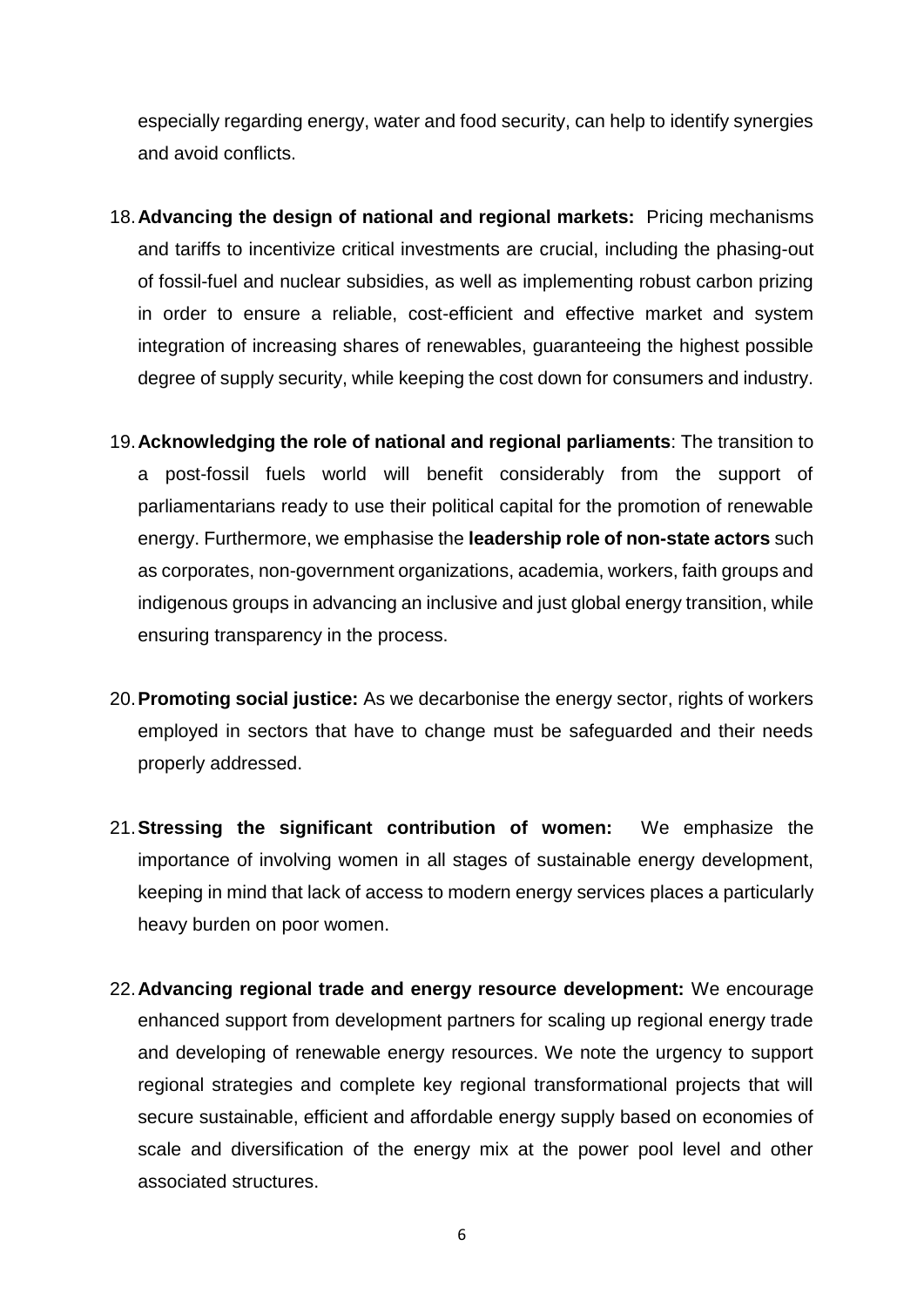- 23.**Promoting community involvement in the energy transition**: We acknowledge that community-driven renewable energy projects offer an unrealised opportunity for shared benefits and local development, in developing and in industrialized countries alike**,** and particularly in Latin America and the Caribbean. We encourage governments to develop a comprehensive approach to promoting communitydriven projects as outlined in the REN21 report *Renewable Energy Tenders and Community [Em]Power[ment]* which was launched at MEXIREC.
- 24. **Clean Energy Corridor Initiatives:** We highlight the importance of Clean Energy Corridor initiatives such as the Central America Clean Energy Corridor, jointly developed by IRENA, the [Central America Integration System \(SICA\)](http://www.sica.int/) and the Central American Electrical Interconnection System (SIEPAC) to explore possibilities to expand renewable power flows, and the North American Renewable Integration Study (NARIS), jointly developed by Mexico, United States and Canada, as a tool to facilitate the accomplishment of 50% clean power generation goal in North America. With 46 million people and an economic growth of 5%per annum, Central America has rapidly growing energy needs. Although over 60 percent of the region's electricity comes from renewable energy sources, there is still a significant dependency on fossil fuels, derived largely from imports.
- 25. **Regional cooperation**: We stress the importance of regional centers as created by UNIDO and its partners – as a powerful way to simultaneously address the challenges of energy access, energy security and climate change mitigation and welcome the recent establishment of a renewable energy and energy efficiency center for the Caribbean (CREEE) as well as the planned establishment of a center for the Central American region (SICREEE).
- 26. **International cooperation:** We emphasize the role that international cooperation plays in fostering renewable energy, energy efficiency and modern and sustainable energy access globally and in Latin America. A proactive international cooperation to advance diffusion of effective transformation strategies and to increase the skills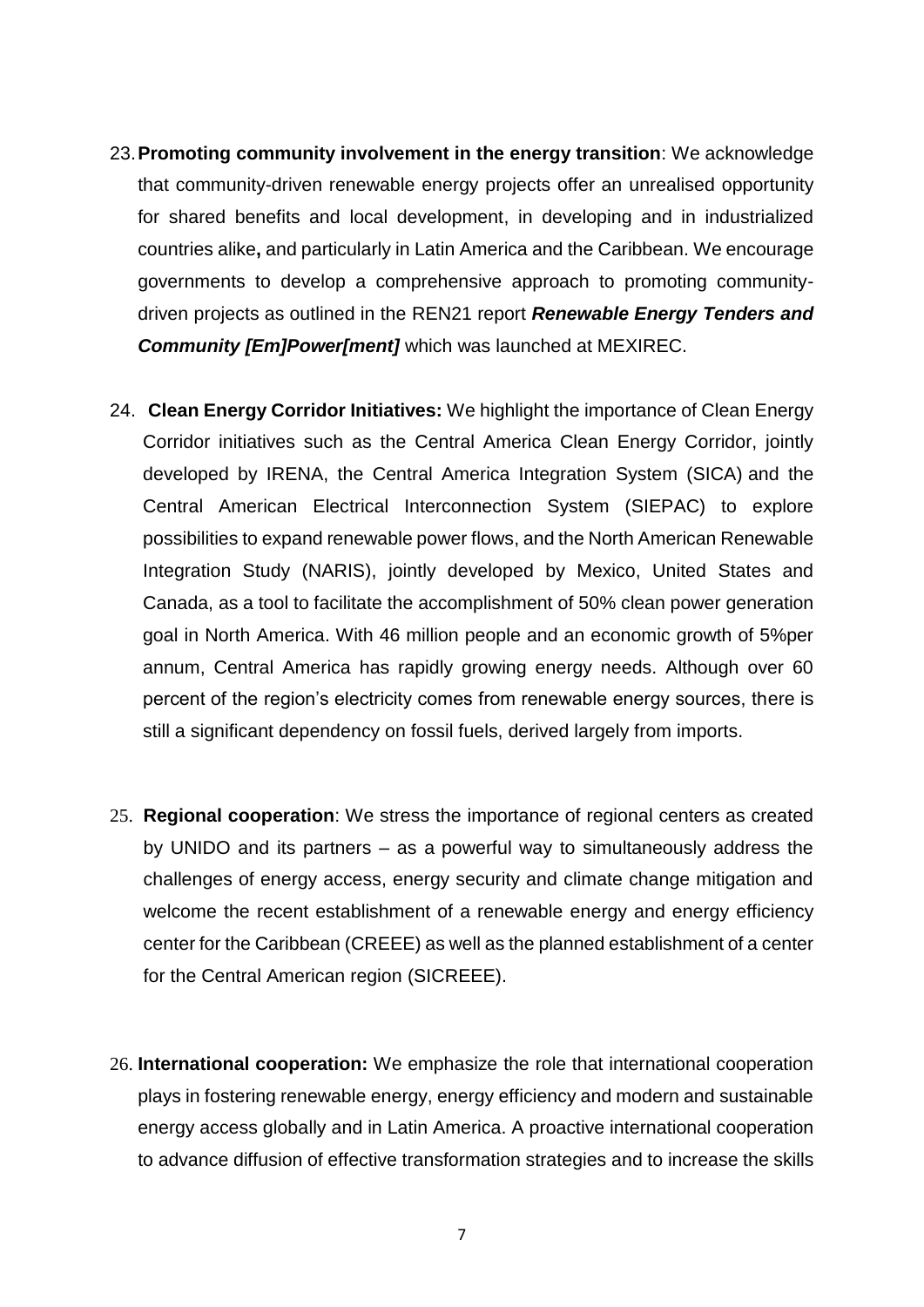in various fields by facilitating staff exchanges and peer learning opportunities between regulators, policy makers and other relevant stakeholders is imperative for energy system transformation.

27. We welcome **close collaboration between REN21, IRENA, IEA, the Multilateral Development Banks and Development Finance Institutions, the various UN agencies, SEforALL, National Governments, NGOs, Civil Society and all aspects of the private sector** as well as contributors to these organisations on collecting streamlined renewable energy data globally, and we encourage further policy development and best practice sharing. The integration and mainstreaming of renewable energy into national sustainable development strategies for poverty reduction, industrial development, agriculture, education, health and family welfare will additionally provide opportunities for scaling-up.

#### **HOST COUNTRY MEXICO**

- 28.We acknowledge the efforts of host country Mexico to strengthen sustainable development and energy transition with renewable energy as the central axis of its Reform of the electric power sector. Particularly, the enactment of the Energy Transition Law, which harmonizes Mexico's climate change and clean energy frameworks, as well as the successful results of the first two long-term energy auctions that resulted in commitments for wind and solar capacity additions of nearly 4.9 GW over the next 3 years and at very competitive prices, besides the creation of the Universal Energy Access Fund and the efforts for increase the investments in research and development through the operation of the Mexican Centers for Energy Innovation (CEMIE) . These actions contribute to the energy transition worldwide.
- 29.Furthermore, we acknowledge the Sustainable and Energy Efficiency Programme at the sub-national government level in Mexico (PRESEM), and the publications of a web platform that provide accurate information about the potential and the most competitive zones for deploying renewable energy projects, and we are pleased of the announcement of the upcoming release of a one-stop shop permitting process